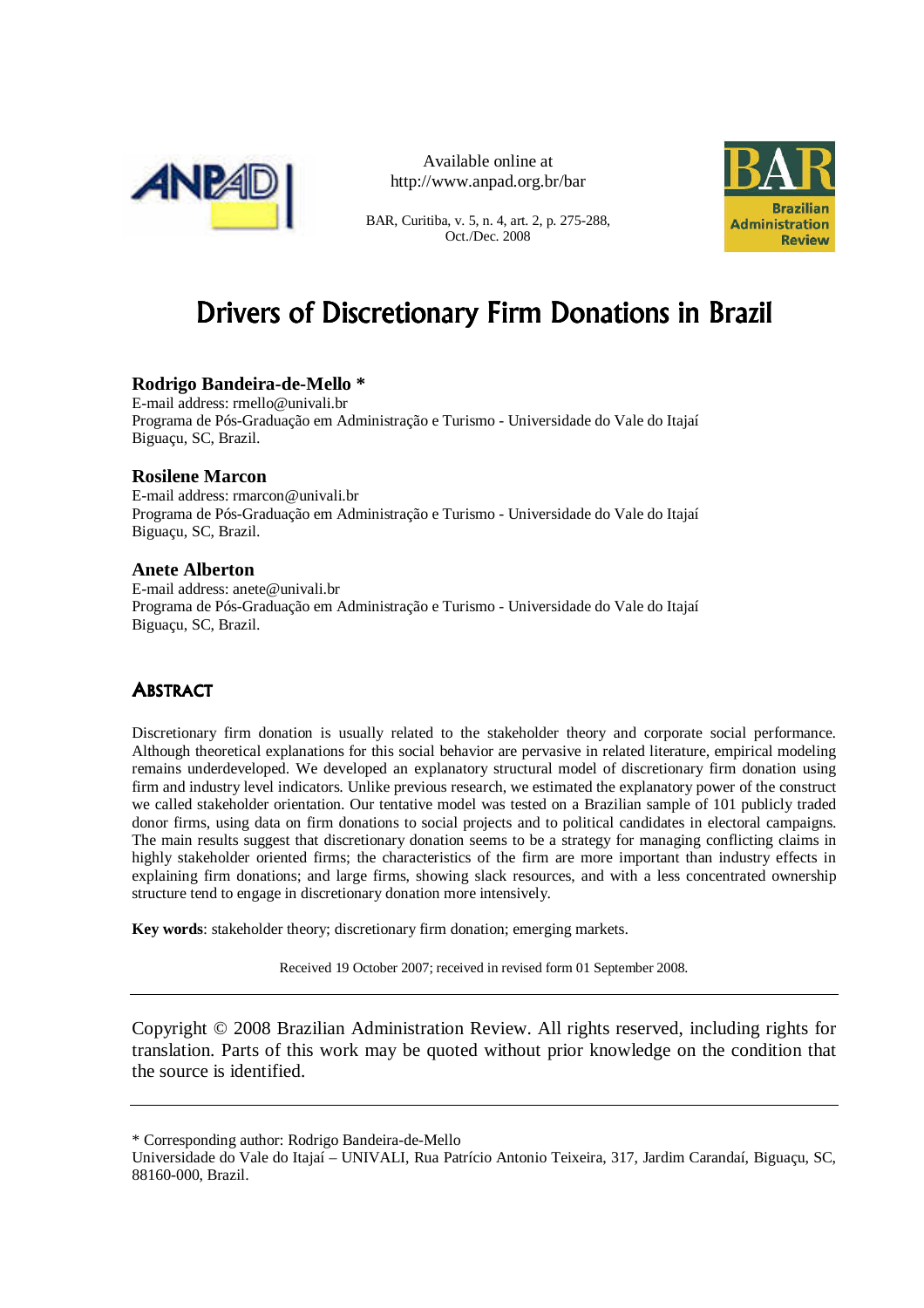### **INTRODUCTION**

Discretionary firm donation is usually associated to the stakeholder theory (Adams & Hardwick, 1998; Waddock & Graves, 1997), corporate social performance (McGuire, Sundgren, & Schneeweis, 1988; Ullmann, 1985) and corporate political strategies (Lenway & Rehbein, 1991; Roberts, 1992). Different theoretical explanations of why and how intensely a firm should engage in such social behavior is pervasive in related literature; however, they do not converge (Freeman, 1999). One can rely on the reasoning of maximizing conventional financial performance, as advocated by the instrumental stakeholder theory, or on the social imperative of maximizing all stakeholders' gains, as the ultimate objective of the firm, an assumption of the normative stakeholder theory (Donaldson & Preston, 1995).

Despite theoretical pervasiveness, empirical research on corporate donation activities is still underdeveloped. As Harrison and Freeman (1999) point out, business and society is relatively young as a discipline and, therefore, its empirical tools are only beginning to be developed. Some exceptions are the work of Adams and Hardwick (1998), who attempted to model company-specific factors associated to levels of discretionary firm donations, the study of social responsibility disclosure by Roberts (1992), who used firms' contributions to political parties and cash given to charity as independent variables, and the longitudinal analysis of Campbell, Moore and Metzger (2002). "Linkages between the level of donations and company-specific characteristics, such as leverage and firm size, could help stakeholders such as shareholders, creditors and customers to make better informed business decisions" (Adams & Hardwick, 1998, p. 642).

In Brazil, research into stakeholder theory and corporate social responsibility is essentially descriptive (Almeida, Fontes, & Martins, 2000; Alves, 2001; Ashley, Coutinho, & Tomei, 2000; Coelho, 2004; Coutinho & Macedo-Soares, 2002; Serpa & Fourneau, 2007), developed under the case study research design (Andrade, 2000; Kreitlon & Quintella, 2001; Machado & Lage, 2002; Xavier & Souza, 2004), or with a focus on managerial perception (Garay, 2006; Macke & Carrion, 2006; Serpa, 2006). Some studies associate corporate social responsibility with firm performance using large datasets (Alberton, 2003; Campos, 2003; Souza & Marcon, 2003), but none of these addresses the issue of firm donation behavior.

We intend to fill this gap by testing an explanatory model of discretionary firm donations by Brazilian firms. We argue that explanations for the firm donation phenomenon should take into account the complexity of both industry and organizational settings. Previous research used regression models with a parsimonious selection of key variables with low shared variance and high unique contribution (Adams & Hardwick, 1998). Differently, our model develops and tests what we call the stakeholder orientation concept, a firm-level construct that takes into account relevant organizational characteristics all together. We seek to understand not the isolated effects of independent variables, but the profile of firms more prone to engage in high levels of corporate donations.

## DRIVERS OF DISCRETIONARY FIRM DONATION

We draw from the stakeholder theory (Cornell & Shapiro, 1987; Hill & Jones, 1992; Roberts, 1992; Ullmann, 1985) and related research on corporate social responsibility and corporate social performance (Donaldson & Preston, 1995; Harrison & Freeman, 1999; Hillman & Keim, 2001) to explain firm donations. Following Adams and Hardwick (1998), we consider "that stakeholder theory has intuitive appeal in providing insights into why companies might make discretionary payments to support charitable and other social activities" (p. 644). Before we present the research hypotheses, two questions within the realms of the stakeholder theory need to be addressed: to whom and why make donations.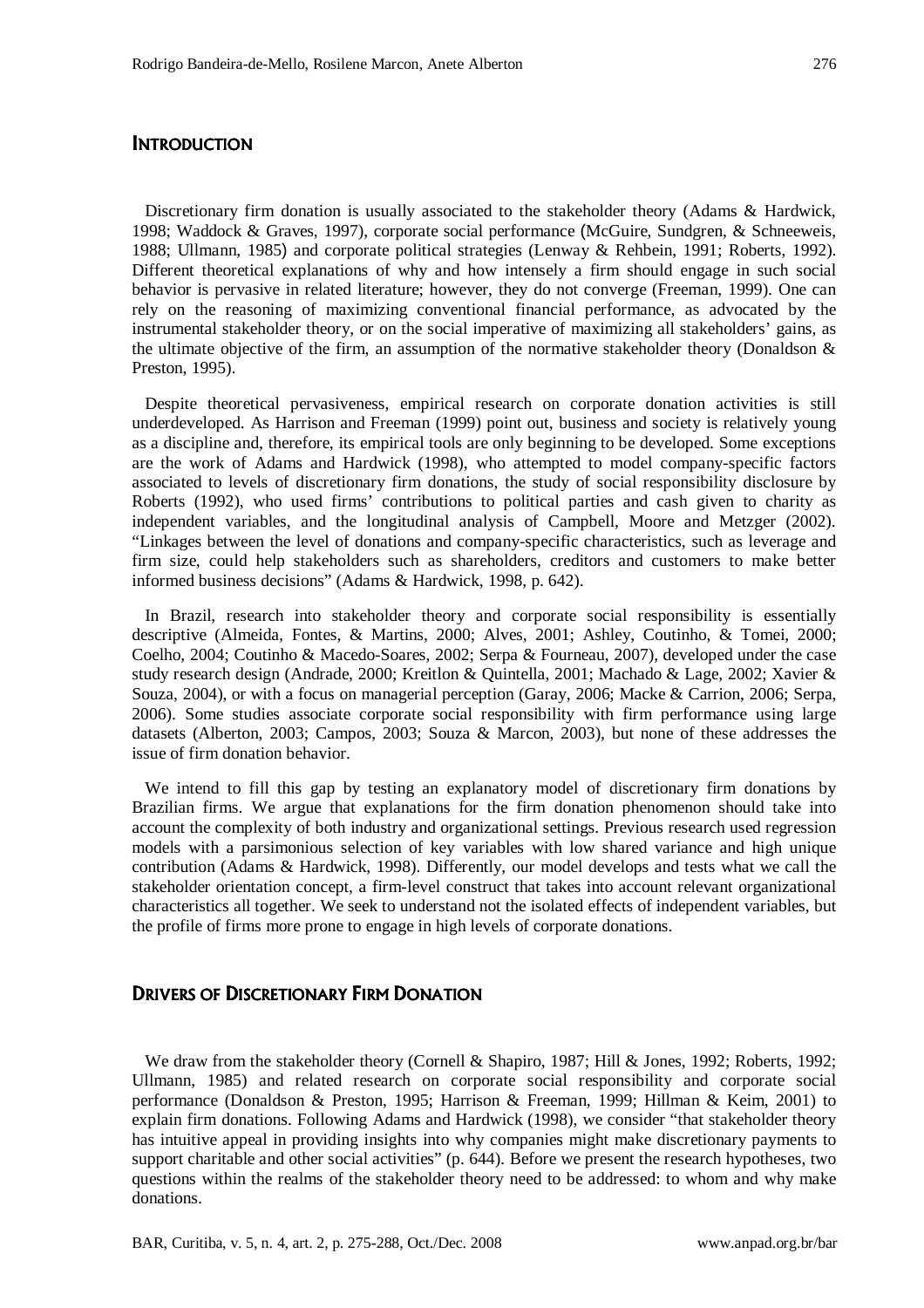We focus on discretionary donations to primary stakeholders (Clarkson, 1995), specifically, for two broad, aggregated groups, namely government and community. These two groups have notorious salience to firm management in Brazil. The characteristics of a weak, erratic and hostile government (Pearce, 2001) exerts a negative influence on business firms, forcing them to seek protection or some form of association in order to survive and to profit. As suggested by Smith (1994), in emerging countries, such as Brazil, Taiwan and Hungary, uncluttered by social initiatives, even small, wellconceived grant programs might have a large impact on the success of a firm. The relevance of the government stakeholder is evident when the implementation of stakeholder principles depends upon government intervention and regulation (Buchholz & Rosenthal, 2004; Freeman, 1998; Keim & Baysinger, 1988). According to Freeman and Reed (1983), even in developed countries, the government, as well as its regulatory agencies, has had increasingly more power. The community stakeholder is also important to a firm's strategic management (Altman, 1998; Berman, Wicks, Kotha, & Jones, 1999; Waddock & Graves, 1997). In Brazil, Schommer (2000) and Coelho (2004) used donation to social projects as a proxy for the relationship between the firm and the community.

Stakeholder theory provides conceptual grounds to explain why firms engage in donation activities. According to Donaldson and Preston (1995), stakeholder theory may view the firm as a nexus of explicit and implicit contracts among multiple stakeholders, similar to transaction cost economy (Williamson & Winter, 1991) or to agency theory (Jensen & Mechling, 1976). If managers are to coordinate such contracts in ways that the firm will benefit from superior conventional performance in the long run, then one may infer an instrumental reasoning for engaging in firm donations (Jones, 1995). On the order hand, according to the notion implied by the normative stakeholder theory, this coordination effort would only succeed if the underlying instrumental notion of opportunistic behavior could be shifted to a more substantive view of stakeholder relationship, based on shared values of fairness (Donaldson & Preston, 1995).

We follow the instrumental reasoning to draw hypothesis on drivers of corporate donation to salient stakeholders. We conceptualize the level of discretionary donations as being driven by both firm- and industry-specific factors. As for the firm-level antecedent, we define the stakeholder orientation construct. It reflects the extent to which the firm is oriented towards stakeholder responsiveness. Companies with higher stakeholder orientation tend to use corporate donations strategically to take into account stakeholder claims and to profit from superior performance. We propose the following:

#### **H1: Stakeholder orientation drives firm donation intensity.**

We define stakeholder orientation as a firm-level construct. Previous empirical models took into account unique contributions of a set of firm characteristics to explain firm donation (Adams & Hardwick, 1998). In our model, instead of grasping unique variances of each variable, we propose a set of firm-level indicators to measure and to define stakeholder orientation. We believe that the stakeholder orientation construct explain firm donation better than a model with unique individual firm characteristics. By composing firm profiles we are better able to take into account the complex and interactive features of these organizational phenomena. We suggest that the following companyspecific characteristics indicate the stakeholder orientation profile of a firm: slack resources, size, capital structure and ownership structure.

Profitability ratios may indicate the presence, or absence, of slack resources. We assume that profitable firms are more prone to engage in stakeholder related activities. However, there is no consensus about the causal link between financial and social performance (Waddock & Graves, 1997). As proposed by Ruf, Muralidhar, Brown, Janney and Paul (2001), investment in social projects leads to better financial performance. On the other hand, the greater the financial performance, the greater the level of slack resources to be invested in social projects (Adams & Hardwick, 1998; Cochran & Wood, 1984; McGuire *et al.*, 1988; Preston & O´Bannon, 1997; Roberts, 1992; Ullmann, 1985). To account for this circularity, we measured slack resources by the firm's past profitability. We then propose the following:

#### **H2: The higher the past profitability of a firm, the higher its stakeholder orientation.**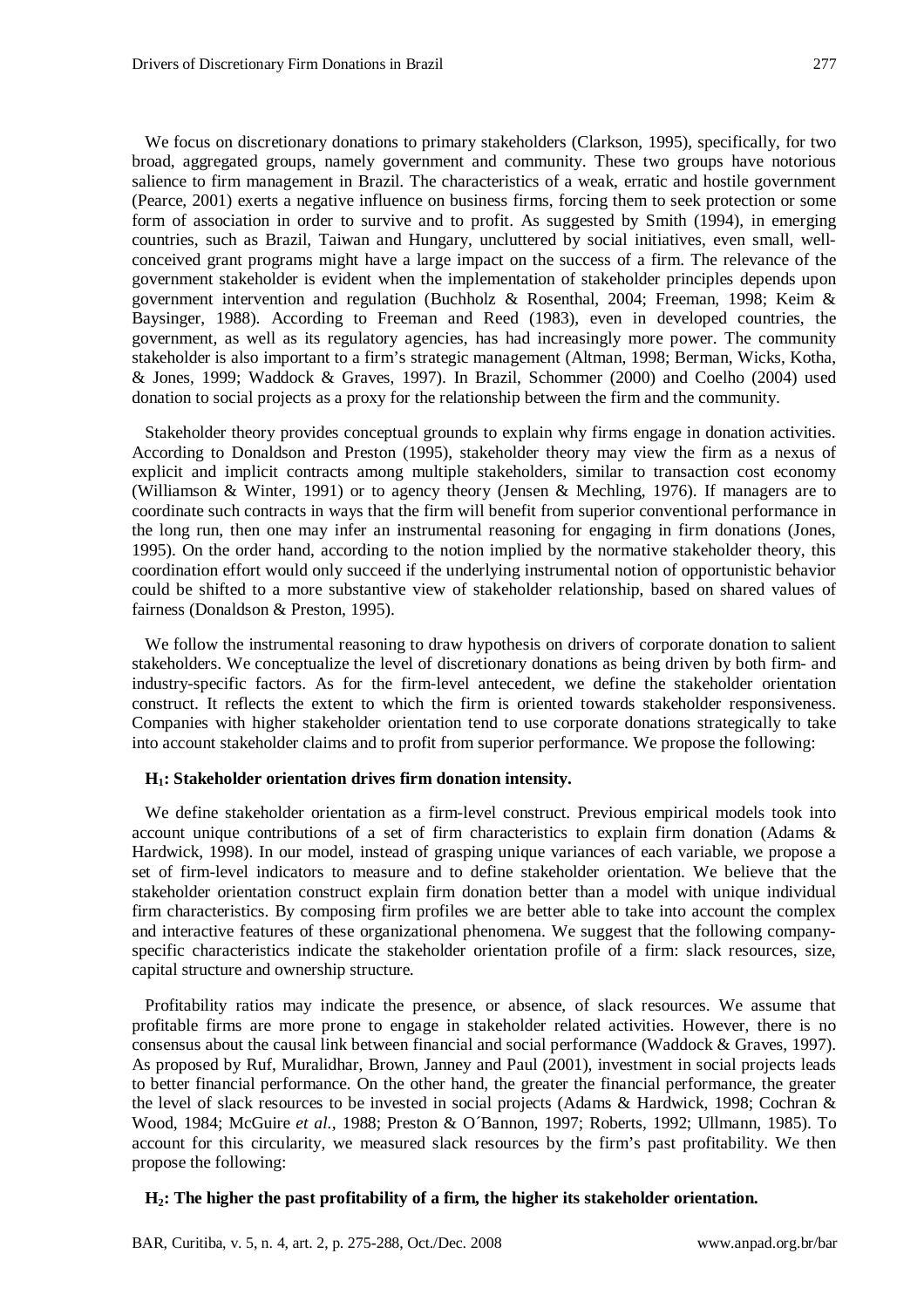The other three company-specific characteristics that indicate the level of stakeholder orientation of a firm are related to structural factors. First of all, firm size is expected to contribute to knowledge concerning its stakeholder orientation profile. Large firms are more visible to the public, receive more pressures from organized groups and are expected to make more donations both to the communities where they are geographically located, and to the government (Adams & Hardwick, 1998; Cowen, Ferreri, & Parker, 1987; Roberts, 1992).

#### **H3: The larger the firm size, the higher its stakeholder orientation.**

Secondly, stakeholder oriented firms tend to make specific decisions concerning their capital structure. The level of the firm's debt is usually considered as a proxy for risk measure (Adams & Hardwick, 1998; Cornell & Shapiro, 1987; McGuire *et al.*, 1988; Roberts, 1992). A firm willing to continue to satisfy its stakeholders' implicit claims is expected to avoid incurring financial risks and will adopt a low leverage position. Therefore, we posit the following:

#### **H4: Firms with a strong stakeholder orientation tend to show low levels of firm leverage.**

Finally, ownership concentration may be an indication of stakeholder orientation. Firm ownership and governance structures vary across countries due to factors such as the political regime, the legal system, the capital market structure and the stability of profit rates (Demsetz & Lehn, 1985; Siffert, 1998; Thomsem & Pedersen, 1997). In Brazil, besides market regulation, firm size and capital structure determine the level of ownership concentration of firms (Siqueira, 1998). Larger firms tend to diversify their ownership structure in order to lower risks and to reduce the cost of capital (Demsetz & Lehn, 1985). The market is willing to pay a premium on stocks of firms with a less concentrated ownership structure (Vieira & Mendes, 2004). As stated above, large firms are more willing to be oriented towards stakeholders as they are more visible and suffer more pressure from stakeholder groups. Therefore, it is reasonable to expect that stakeholder oriented firms show less concentrated ownership structures. The positive evaluation of firm governance practices by the market provide an incentive for stakeholder oriented firms to diversify their ownership structure. We then posit the following:

#### **H5: Firms with a strong stakeholder orientation tend to show less concentrated ownership structures.**

Literature has also mentioned industry-related antecedents of firm donations. The industry in which the company operates influences its donation behavior. Industry structure differences are an important economic determinant of firm performance, exert influence on the firm's strategic actions (McGahan & Porter, 1997; Porter, 1980) and may entail differences in the way incumbents relate to their stakeholders, specifically due to differences in industry concentration (Lenway  $\&$  Rehbein, 1991). Firms that deal with a more regulated environment tend to engage in closer relationships with the government than their counterparts in less regulated environments. Samuels (2003), analyzing data on Brazilian donations to election campaigns, found an association between political donation and industry. By the same token, firms whose activities pose a greater risk to the community tend to develop countermeasures to compensate for possible damage or to form a positive image for the firm (Boeira, 2002). Industry effects seem to play a role in firm donations.

#### **H6: Industry effects drive firm donation intensity.**

## RESEARCH DESIGN

We tested firm and industry-level antecedents of firm donation using Structural Equation Modeling [SEM]. According to our hypotheses, firm size and past profitability are causal, or formative, indicators of stakeholder orientation, while firm leverage and ownership structure are effect, or reflective, indicators. Therefore, stakeholder orientation is empirically defined as a Multiple Indicator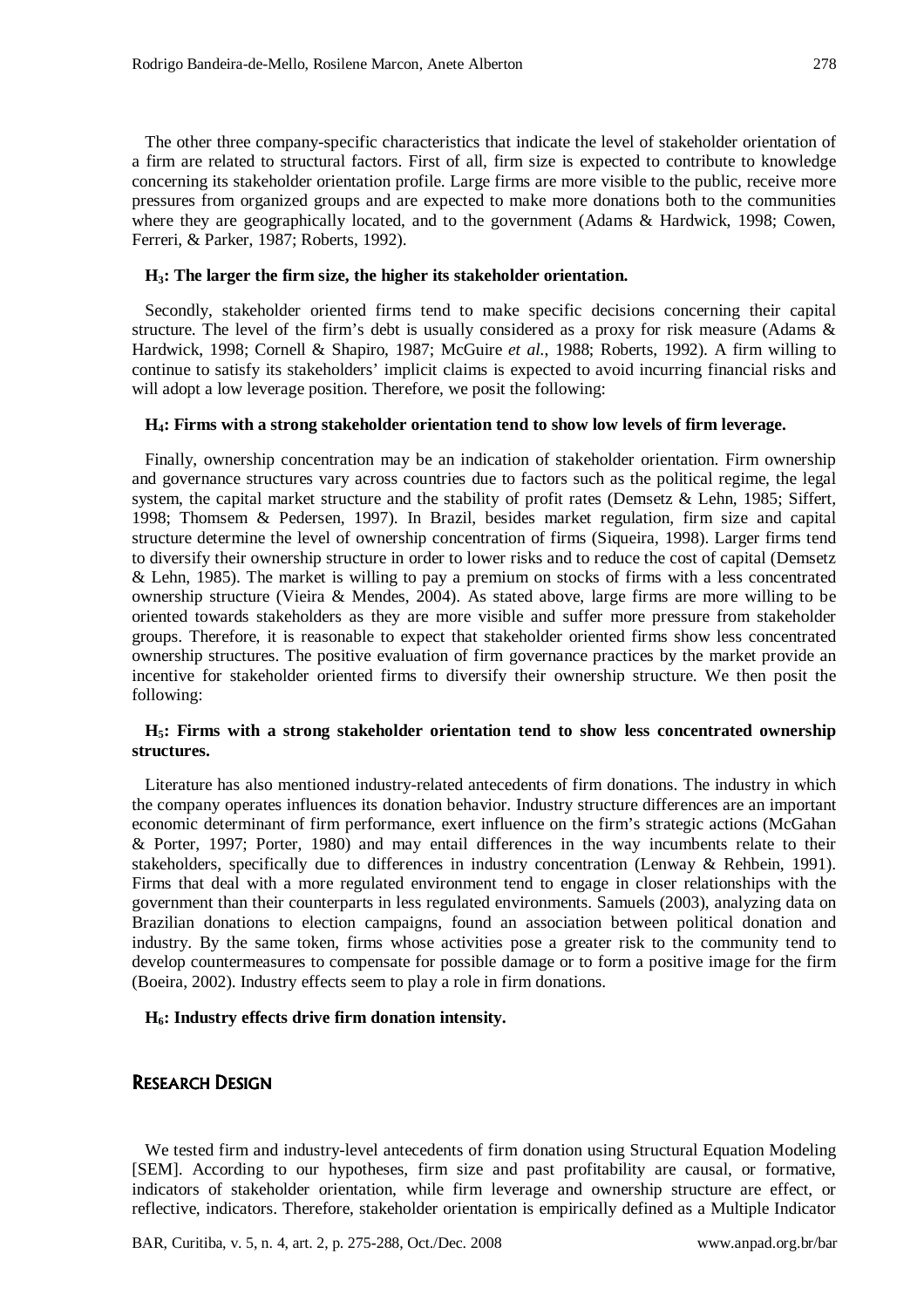Multiple Causes [MIMIC] factor (Kline, 2005). Depicted in Figure 1, stakeholder orientation is a latent variable represented in an oval. Observed variables are represented in rectangles. To identify the model, we constrained the ownership concentration loading to -1, making it the reference item to scale the stakeholder orientation construct. The negative sign reflects the inverse relation between ownership concentration and stakeholder orientation. We allowed the cause indicators to covary. Measurement errors for the effect indicators of the Stakeholder Orientation factor also were allowed to covary, indicating possible common causes of non-explained variation. Figure 1 shows only estimable parameters. Every arrow without an explicit parameter indicates a free model parameter. A total of 14 estimable parameters were free to vary.



## **Figure 1: Structural Model of Discretionary Firm Donation**

Only data from publicly traded firms were considered due to their reliability. Data were gathered from three sources: (1) the ECONOMATICA database (n.d.); (2) the Guia EXAME de boa cidadania corporativa (Revista Exame, 2000, 2001, 2002); and (3) official data on firm donation in electoral campaigns. The ECONOMATICA database provides the accounting and financial data of listed firms on the main stock exchanges and were used to gather data on firm and industry-level variables.

The Guia EXAME reports social investments and cash giving on several categories. We used it to gather data on firm donations to the community stakeholder by adding up yearly firm donations to projects involving: senior citizens, children and teenagers, the handicapped, community, culture, health and education, environment and social volunteers. Official reports on firm donations for political candidates, in the major electoral campaign of 1998 for President, senators, governors and representatives, provided donation data for the government stakeholder. Although there are criticisms about the reliability of these measurements, Samuels (2003) points out that Brazilian official data do not consist of random numbers, and exploring them reveals patterns of donations between firms, sectors and candidates. Roberts (1992) used corporate political action committee contributions, Balabanis, Philips and Lyall (1998) used donations to a political party, and Adams and Hardwick (1998) used discretionary donations to political causes.

We limited our analysis to a four-year time frame, from 1999 to 2002. Data on yearly donations to the community stakeholder were collected from 2000 to 2002 (there were no comparable data in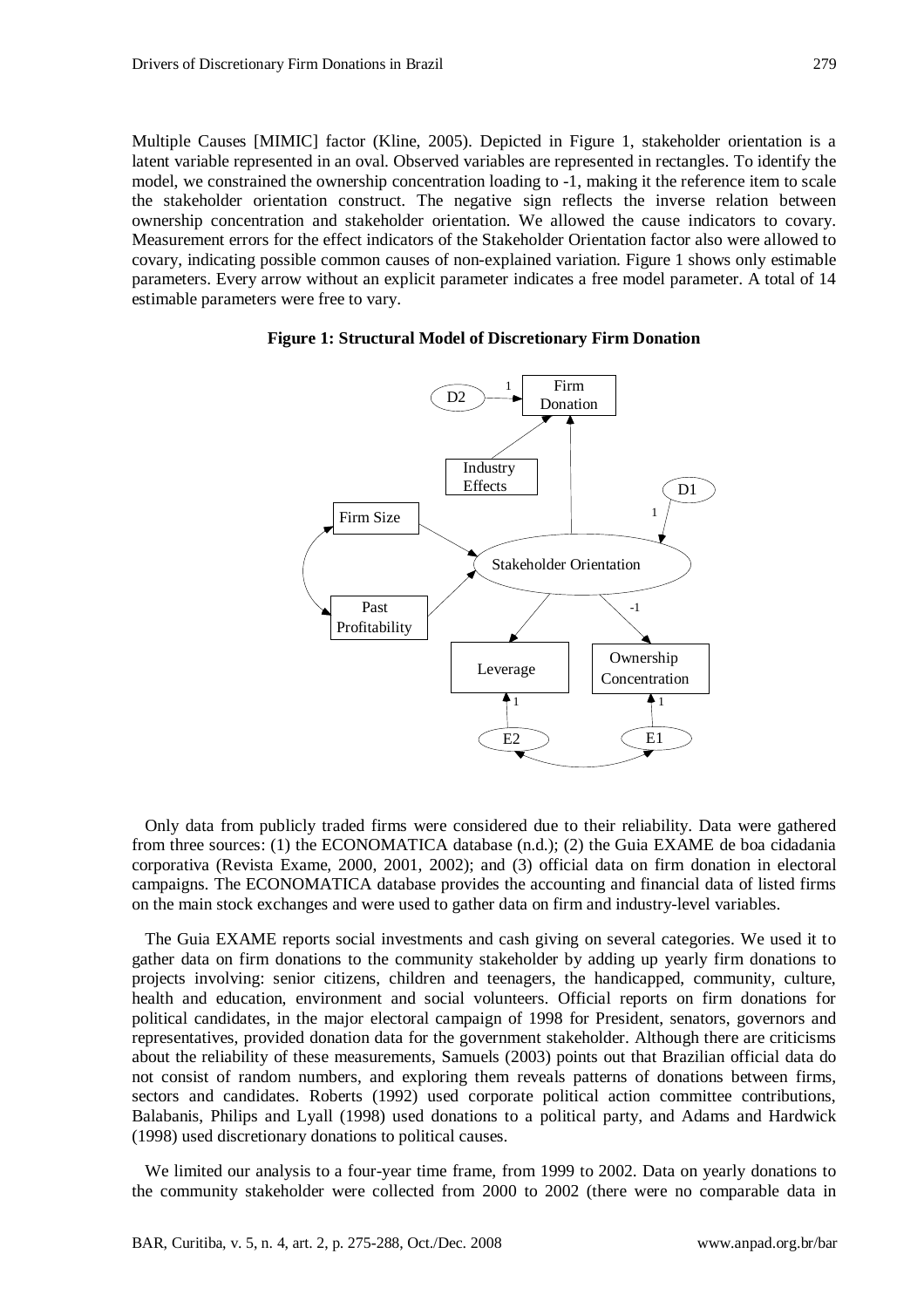1999). In our proposed model, firm donations are measured by a composition of political (government) and social (community) firm donations. All other indicators were average yearly figures. Table 1 shows operational definitions for each measured variable.

|  |  |  | <b>Table 1: Operational Definitions of Observed Variables</b> |  |
|--|--|--|---------------------------------------------------------------|--|
|--|--|--|---------------------------------------------------------------|--|

| <b>Indicators</b>          | <b>Operational Definition</b>                                                                                                                                                                                                                                                                                                                                                                                                                                                                                                                                                                                           |
|----------------------------|-------------------------------------------------------------------------------------------------------------------------------------------------------------------------------------------------------------------------------------------------------------------------------------------------------------------------------------------------------------------------------------------------------------------------------------------------------------------------------------------------------------------------------------------------------------------------------------------------------------------------|
| Firm Donation              | This is the sum of political donations and social donations for each firm. Firms' political<br>donations are the amounts donated from each firm to political candidates in the 1998<br>election for President, governors, senators and representatives (US Dollars). Firms'<br>social donations are the sum of the amounts donated by each firm in social projects<br>divided by three (years of 2000, 2001 and 2002). Figures are in US Dollars, considering<br>the exchange rate on the last business day of each year. The natural logarithm<br>transformation was used to achieve a univariate normal distribution. |
| Past Profitability         | Yearly average of firms' profitability (Return on Assets) for 1997 and 1998.                                                                                                                                                                                                                                                                                                                                                                                                                                                                                                                                            |
| Leverage                   | This is the yearly average debt-to-asset ratio, considering the four-year time frame<br>(1999-2002). The natural logarithm transformation was used to achieve a univariate<br>normal distribution.                                                                                                                                                                                                                                                                                                                                                                                                                      |
| Firm Size                  | This is the average of firms' total assets in thousands of U.S. dollars considering the<br>four-year time frame (1999-2002). The natural logarithm transformation was used to<br>achieve a univariate normal distribution.                                                                                                                                                                                                                                                                                                                                                                                              |
| Ownership<br>Concentration | Average percentage of the total number of shares that is in possession of the main<br>shareholder, for 1999 to 2002. Since we considered the percentage related only to the<br>total of voting stocks, this variable can reach the value of 1.                                                                                                                                                                                                                                                                                                                                                                          |
| <b>Industry Effects</b>    | To capture industry differences on firm donations, we used a measure of industry<br>donation intensity. It is the ratio of the industry aggregate amount of firm donation to the<br>industry's average firm size.                                                                                                                                                                                                                                                                                                                                                                                                       |

The research sample consisted only of donating firms listed in 1998 the ECONOMATICA database (n.d.). Since we did not sample non-donor firms, our population and generalization attempts refer only to the population of donor firms. Our dependent variable measured the donation intensity. Therefore, our model explained the drivers of donation intensity after the company has decided to engage in this social behavior.

Comments on how we handled data on firm donations are required. First, our decision to sum up two different variables – social donations, based on an annual average of three years, and political donations in a single year – would attribute more importance to political donations than to social donations. However, while social donations reflect a 3-year average, political donation reflect an election average (four-year period), which would justify our decision. Second, the composition of firm donations from political and social donations can be justified by the fact that it is very difficult to isolate their unique effects, since donations to the community could have been made to please the stakeholder government, and political donations could have been motivated by the firm's intention to indirectly assist a specific community (Adams & Hardwick, 1998).

We decided to exclude financial institutions, due to their high leverage ratios, and firms whose industry was labeled others in the ECONOMATICA database. To improve sample quality, we conducted a microscopic screening, investigating possible causes for atypical data, e.g. extreme values of profitability like 500%, in order to decide in favor of their exclusion. To compute yearly averages for observed variables, we considered firms having at least two years of data; otherwise we assigned a missing data. Hence missing values were generated by firms which had informed atypical, miscalculated values, or for firms that did not have at least two years of data (either because it was not informed or because the firm went bankrupt, merged or was acquired). The chi-square statistic to test for MCAR pattern (missing completely at random) was .517 (p<.676). We then estimated missing values using the EM algorithm for data imputation provided by the SPSS 13.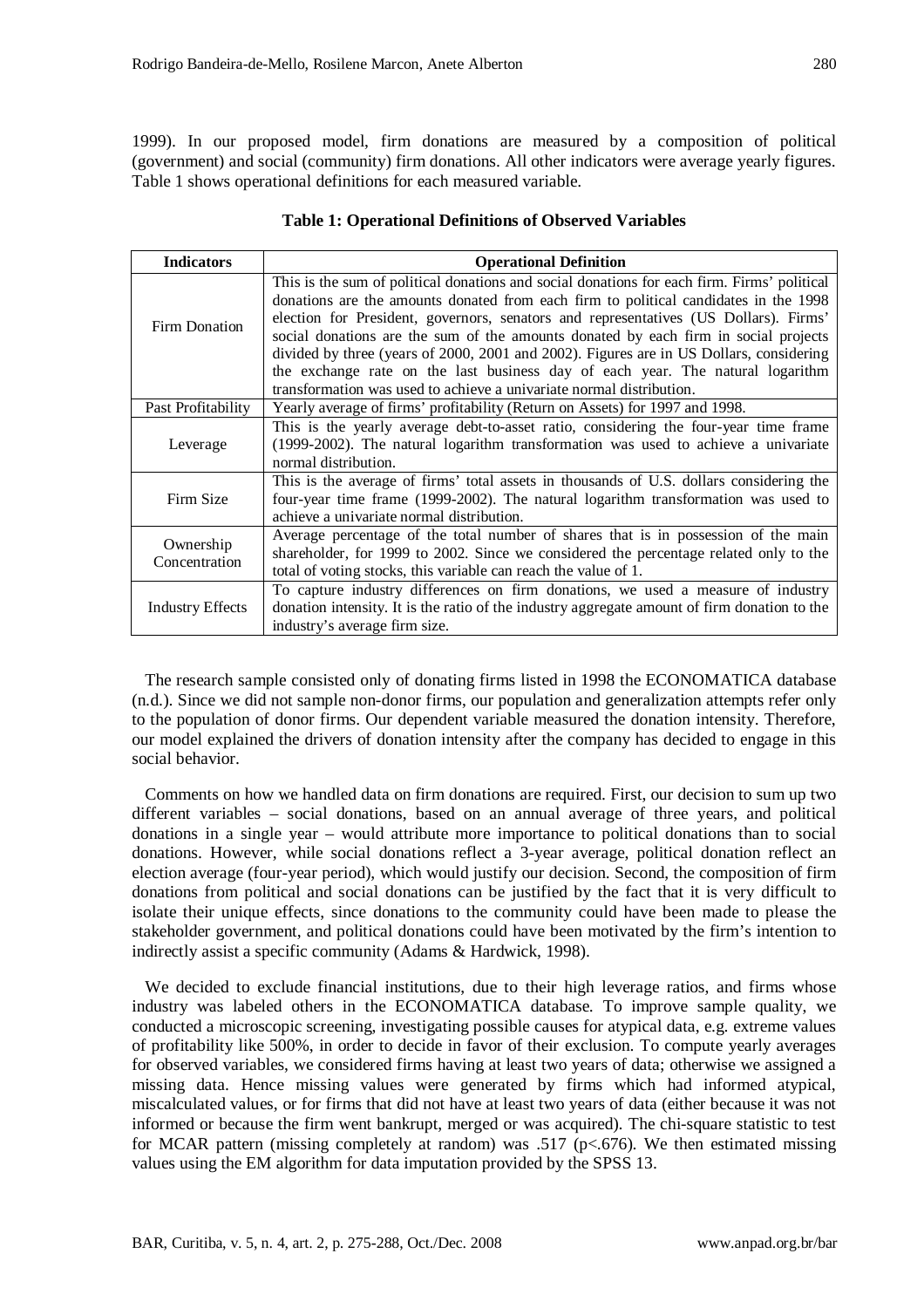The final sample consisted of 101 donating firms in 15 industries. Hair, Anderson, Tatham and Black (1998) point out that at least 5 respondents to parameter are allowed, with 10 being more acceptable, and a minimum sample size of 50 for ML estimation, but 100-200 being more appropriate. Other suggestions are a minimum of 100 cases (Kline, 2005), 15 cases per measured indicator (Stevens, 2001), 5 cases per parameter (Bentler & Chou, 1987), all of them considering normality assumptions. Our original sample generated, for the final model, 9 cases per parameter and 16.8 cases per indicator, very close to minimum requirements. Only the variable past profitability rejected the normality hypothesis, for the Kolmogorov-Smirnov test, at 5%. After variable transformation, outliers were not a problem to fit the model.

We directly estimated the model in Figure 1 using ML estimation performed by AMOS 6.0. The Bootstrapt method was used to test for robustness. We also compared our model with a direct effects model, in which all observed variables pointed directly to the dependent variable, allowing for covariances among predictors.

## **RESULTS**

Donating figures ranged from US\$ 2,752.29 to US\$ 4,900,469.71 (Vale, Mining), with an average of US\$ 575,451.89. All other variables showed large variations. Table 2 shows the means, standard deviations and minimum and maximum figures for each variable, using original, not transformed values.

| Original Variables          | Min.      | Max.          | Mean         | Std.Dev.     |
|-----------------------------|-----------|---------------|--------------|--------------|
| Firm donation (US\$)        | 2,752.29  | 4,900,469.71  | 575,451.89   | 994,651.13   |
| <b>Industry Effects</b>     | 0.0007    | 0.62          | 0.25         | 0.16         |
| Ownership Concentration (%) | 8.55      | 100           | 61.92        | 21.20        |
| Past Profitability (%)      | $-112.55$ | 22.40         | 0.13         | 14.88        |
| Leverage                    | 0.16      | 1.68          | 0.57         | 1.46         |
| Size (1.000 US\$)           | 13.226.79 | 31.327.284.97 | 1,772,951.90 | 3,673,935.80 |

**Table 2: Descriptive Statistics for Observable Variables** 

Table 3 shows the correlation matrix for all observed variables. Except for Leverage, all variables show significant correlations with Firm Donations. Other significant correlations indicate that large firms appear to have less ownership concentration levels (-.248), and slack resources, or past profitability (.258). Firms which had experienced good profits tend to be less leveraged in the subsequent period (-.403).

| <b>Table 3: Pearson Correlation Matrix for Observable Variables</b> |  |  |  |
|---------------------------------------------------------------------|--|--|--|
|---------------------------------------------------------------------|--|--|--|

| <b>VARIABLES</b>           |            |         |                      |            |      |
|----------------------------|------------|---------|----------------------|------------|------|
| 1. Firm Donation           |            |         |                      |            |      |
| 2. Industry Effects        | $0.173*$   |         |                      |            |      |
| 3. Ownership Concentration | $-.251$ ** | $-.088$ |                      |            |      |
| 4. Past Profitability      | $.357***$  | $-.141$ | $-.096$              |            |      |
| 5. Leverage                | $-.062$    | $.188*$ | $-.168$ <sup>*</sup> | $-.403***$ |      |
| 6. Firm Size               | $.532***$  | $-.084$ | $-.248***$           | $258***$   | .015 |

\*\*\*p<.01 \*\*p<.05 \*p<.10

The initial estimation of the model in Figure 1 shows poor fit and offending estimates. We decided to eliminate the leverage indicator for empirical reasons (modification indexes and correlation residuals), although it was not theoretically impossible. Indeed, we were attempting to find the best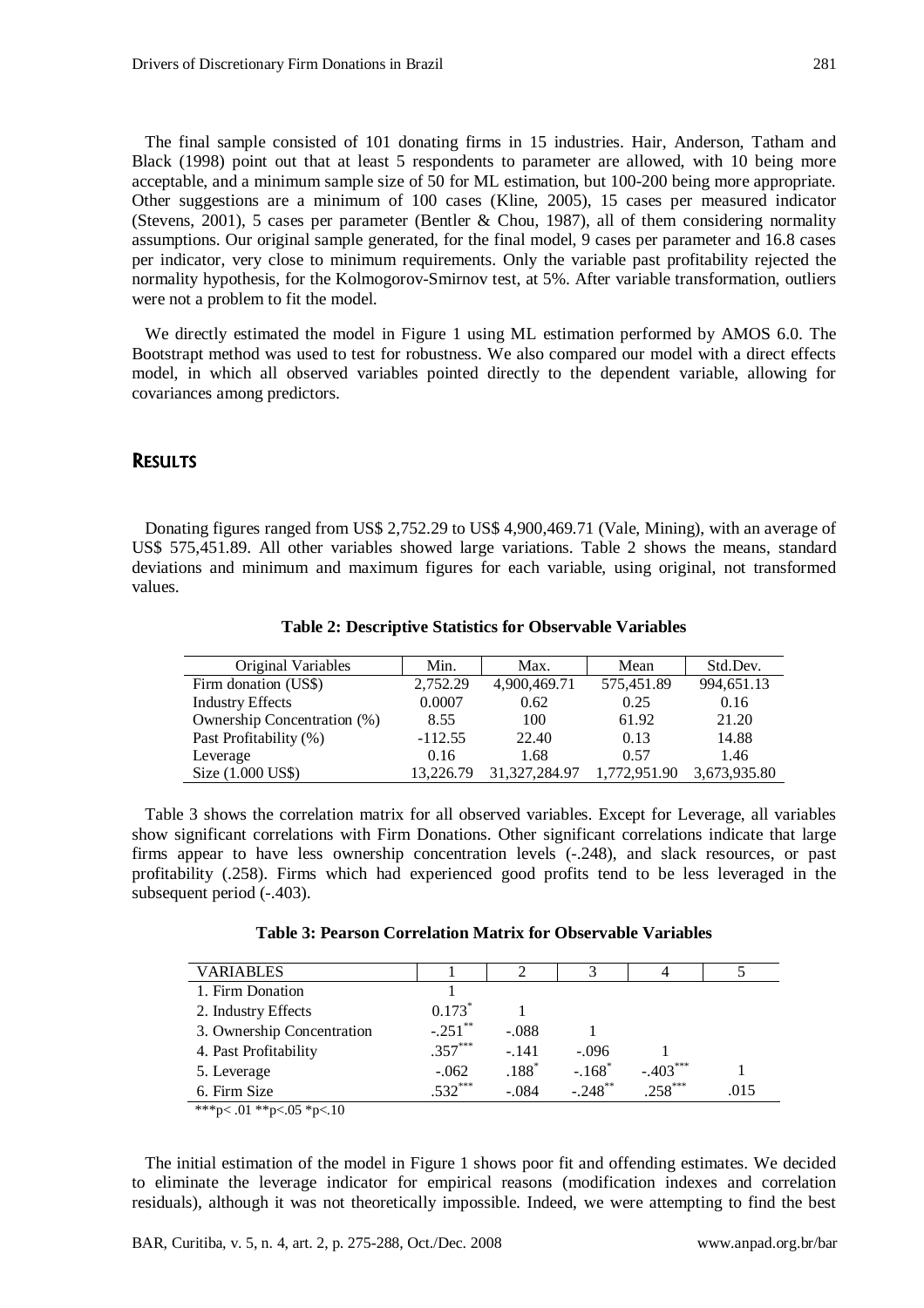indicators for the concept, and this new specification sounded reasonable. However, hypothesis H4 did not hold.

For the revised model, stakeholder orientation had only ownership concentration as its effect indicator. The new model was overidentified with 4 degrees of freedom. ML estimation showed no offending estimates. Table 4 presents estimated parameters and some measures of fit.

| <b>Model Parameters</b>                                       | Unstandardized | Std. Error | p-value | Standardized |  |
|---------------------------------------------------------------|----------------|------------|---------|--------------|--|
| <b>Regression Weights</b>                                     |                |            |         |              |  |
| Stakeholder Orientation $\rightarrow$ Firm Donation           | 1.726          | .712       | .015    | .752         |  |
| Industry Effects $\rightarrow$ Firm Donation                  | .253           | .083       | .002    | .236         |  |
| Firm Size $\rightarrow$ Stakeholder Orientation               | .369           | .158       | .019    | .643         |  |
| Past Profitability $\rightarrow$ Stakeholder Orientation      | .170           | .081       | .035    | .334         |  |
| Stakeholder Orientation $\rightarrow$ Ownership Concentration | $-1.000$       |            |         | $-.301$      |  |
| Covariances                                                   |                |            |         |              |  |
| Past Profitability $\leftrightarrow$ Firm Size                | .503           | .201       | .013    | .258         |  |
| Disturbances and Measurement error variances                  |                |            |         |              |  |
| <b>Stakeholder Orientation</b>                                | .208           | .208       | .318    |              |  |
| Firm Donation                                                 | 1.142          | .636       | .073    |              |  |
| <b>Ownership Concentration</b>                                | 5.718          | .835       | .000    |              |  |
| Squared Multiple Correlations (R2)                            |                |            |         |              |  |
| Donation                                                      | .621           |            |         |              |  |
| <b>Stakeholder Orientation</b>                                | .636           |            |         |              |  |
| Chi-Square 4.237 (p<.375)                                     |                |            |         |              |  |
| Joreskog GFI .983                                             |                |            |         |              |  |
| Joreskog AGFI .937                                            |                |            |         |              |  |
| Steiger-Lind RMSEA .024 (.000-.155)                           |                |            |         |              |  |
| NFI .938                                                      |                |            |         |              |  |
| AIC 26.237                                                    |                |            |         |              |  |
| Bollen-Stine bootstrap test p<.222                            |                |            |         |              |  |

#### **Table 4: Model Parameter Estimates for the Revised Model**

Our revised model reached acceptable fit. All indexes were fairly acceptable. Only the RMSEA index showed mixed results. While the lower bound of its 90% confidence level was zero, indicating a good fit of the model with the population, its upper bound was greater than the traditional cut-off value of .10. However, this is likely to happen in smaller samples (Kline, 2005). The Bentler-Bonett normed fit (NFI) showed values greater than .90, indicating significant improvements from the baseline model of no correlations (the null model). We also tested for robustness using bootstrap methods. The Bollen-Stine bootstrap test did not reject the null hypothesis that the model is correct (p<.222). To verify whether our model was better than the direct effects model, we tested for competing models. The Akaike Information Criterion [AIC] for a direct-effects only model (.42) was greater than our revised model (26.23). As Kline (2005) argues, for testing competing models, the lowest AIC index indicates the best model solution.

Looking at the squared multiple correlations in Table 4, 64% of the stakeholder orientation factor variance was explained by its indicators, indicating a good measurement for this construct. All indicators of this construct were significant ( $p<0.05$ ). Therefore, these results support hypotheses  $H_2$ ,  $H_3$ , and  $H_5$ , i.e., firm size (.643), past profitability (.334), and ownership concentration (-.301) are good indicators of the firm's Stakeholder Orientation level.

The model explained 62% of firm donation variation. All estimated regression weights in Table 4 were significant  $(p<0.05)$  and showed the expected signs. Stakeholder orientation showed a positive impact on firm donation  $(.752)$ . This supported hypothesis  $H<sub>1</sub>$ . Industry effects were also found to be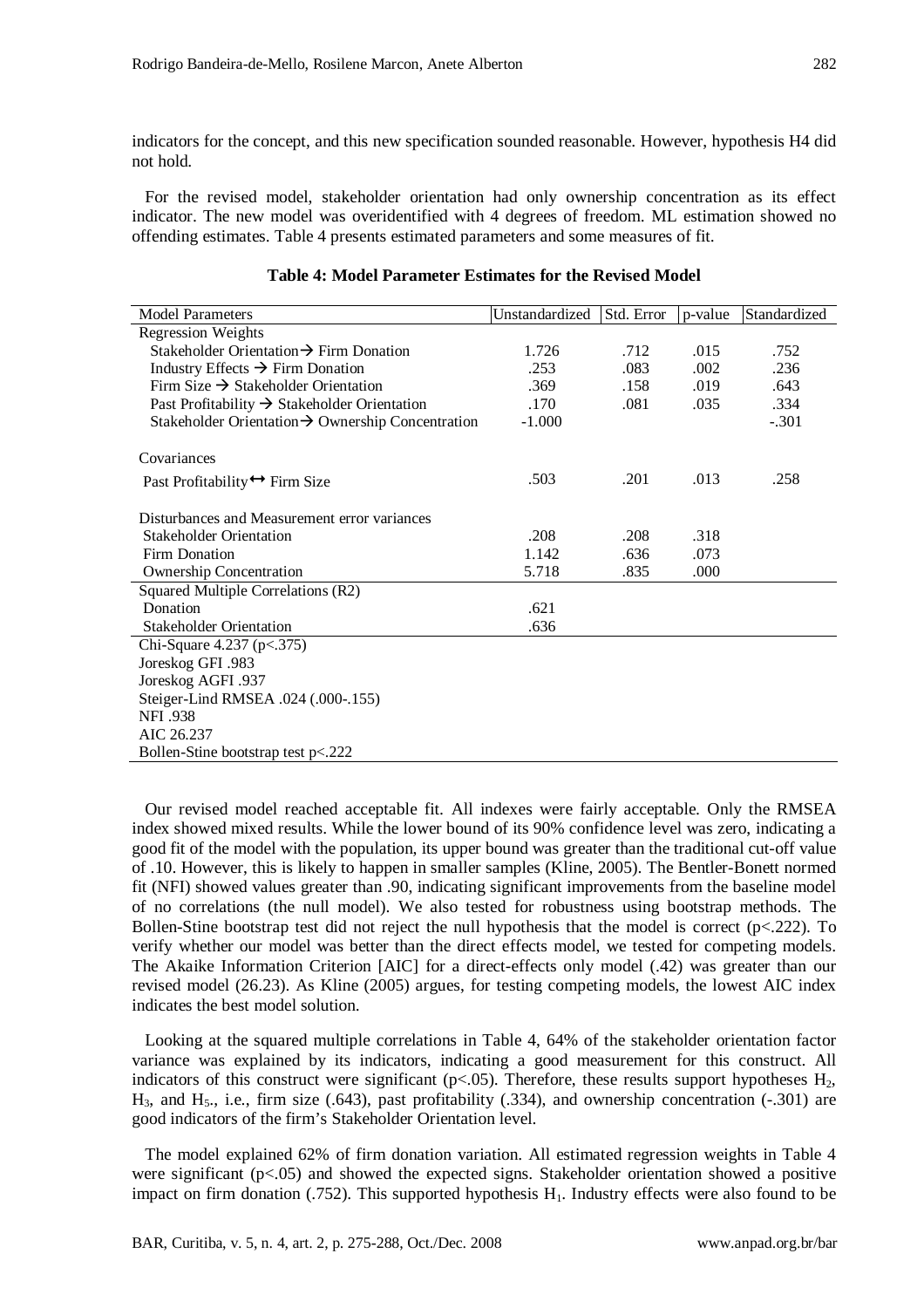significant, even though their effects on firm performance were less important than the Stakeholder Orientation influence (.236). This supported hypothesis  $H_2$ .

Finally, we re-estimated the revised model controlling for government ownership control, since state-controlled firms would be more generous in making donations as a way of implementing public policy or a government bargaining strategy with key political actors. This model did not have a good fit. In fact, data did not show any statistical differences between the donation averages of statecontrolled firms and the others (p<.630).

# DISCUSSION AND LIMITATIONS

We examined drivers of discretionary firm donation for Brazilian companies. We estimated a structural model of firm donation using two exogenous variables: a firm-level construct, stakeholder orientation and industry effects. Five of our six initial hypotheses hold for these data. Stakeholder orientation and industry effects were found to be significant drivers of levels of firm donation  $(H_1)$  and H<sub>2</sub>). The concept of Stakeholder Orientation, being measured by firm size  $(H_2)$ , past profitability  $(H_3)$ , and ownership concentration  $(H_5)$  was found to be a better predictor of firm donation intensity than if all these indicators were taken separately. The model predicted 62% of the firm donation variance.

Firm size and slack resources (past profitability) played a major positive role in forming the profile of a stakeholder oriented firm. These results converge with previous literature (Adams & Hardwick, 1998; Cowen *et al.*, 1987; McGuire *et al.*, 1988; Roberts, 1992). Lenway and Rehbein (1991) suggest that large firms are more prone to engage in political activity because of (a) their access to resources pay the fixed costs of political activity; (b) top managers transfer their prestige to political activity; and c) their abundant expertise. As our measurement model suggests, large firms are subject to more stakeholder pressures and tend to show a less concentrated ownership structure. This is consistent with Ullmann (1985), who posits that firms with less decentralized structures are prone to deal with a large number of different stakeholders.

We did not find support for the influence of stakeholder orientation on firm leverage, even though capital structure is usually a relevant indicator of a firm's social behavior, as we stated in hypothesis H4. Our findings on capital structure differ from studies that were conducted abroad (Adams & Hardwick, 1998; Cornell & Shapiro, 1987; McGuire *et al.*, 1988; Roberts, 1992), indicating possible contextual differences in stakeholder management practices.

Industry characteristics do play a role in explaining donation variation, as we previously expected. Conversely, Adams and Hardwick (1998) did not find a significant industry effect in their British data. Possible explications are differences in the number of analyzed industries (four broad aggregates in the foreign study versus 15 Brazilian industries) and differences in the nature of the institutional setting (Luk, Yau, Chow, Tse, & Sin, 2005; Pearce, 2001).

Stakeholder orientation was found to be positively associated with firm donations. This implies stakeholder management practices through corporate donations. Stakeholder orientation was more important than industry differences in explaining firm donation. One may infer that it is not because firm A is operating within industry A, in which donation is more intense, that it will donate more than firm B in industry B, less intensive. In fact, what appears to motivate firms to donate more or less is their level of stakeholder orientation.

Finally, unlike previous research (Adams & Hardwick, 1998), the stakeholder orientation concept was found to be a better predictor of firm donation intensity than the unique effects of its indicators. Future research should focus on developing new indicators, besides past profitability, firm size and ownership concentration. The encompassing concept of **organizational orientation** may better take into account the complexity of the stakeholder management practices.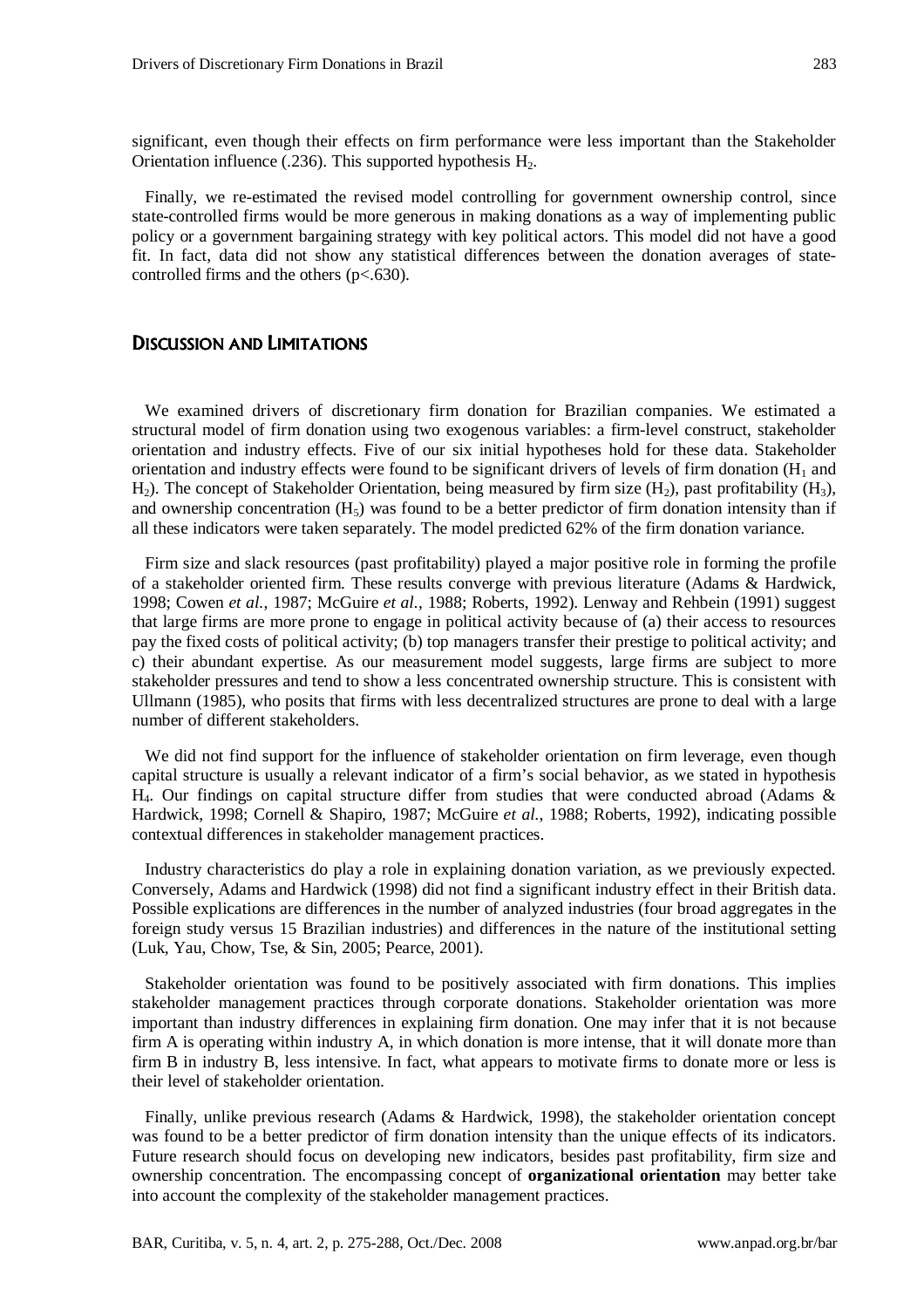Limitations may call for caution when analyzing the results. First, although we reached some minimum requirements of sample size, our small sample may have generated inconsistent parameters and decreased power in significance tests. However, the model was not rejected in Bootstrapt estimation. Second, despite the fact that data on firm donations to the community were gathered from secondary sources and consisted of aggregated values of firm cash giving in projects related to several categories, these areas, although significant, may not represent the totality of a firm's social activities (Coelho, 2004; Vergara & Branco, 2001). Indeed, we focused only on two stakeholder groups, the community and the government, which are intrinsically interrelated (Adams & Hardwick, 1998). Finding measures capable of capturing every aspect of stakeholder management remains is a challenge to the stakeholder theory (Donaldson & Preston, 1995; Harrison & Freeman, 1999; Hillman & Keim, 2001).

Regarding data quality, several firm projects listed in the Guia EXAME contained a ND entry, i.e. **not declared**, and were assigned the value of zero. This could downwardly bias the value of the dependent variable. This problem was attenuated by the fact that these entries were collapsed into yearly figures. Furthermore, we relied only on one source to gather data on social donations and only on publicly traded firms, which left out other possible social activities of sampled firms as well as several firms that were listed in the Guia EXAME that were not publicly traded companies. For these reasons, one would expect large measurement errors for firm donations. Since we did not expect our data on firm donations to be fully reliable, we could set firm donation construct reliability at 0.7, the least commonly expected. However, this estimation showed offending estimates and did not improve goodness-of-fit indices. Nevertheless, our final model predicted firm donation reasonably well.

# **CONCLUSIONS**

We can outline three conclusions from these results: (a) discretionary donation seems to be a strategy for managing stakeholder claims; (b) firms' characteristics are more important than industry effects in explaining firm donations; and (c) large firms with slack resources and a less concentrated ownership structure tend to show strong stakeholder orientation. Managers in stakeholder oriented firms seem to cope with conflicting stakeholder claims by using cash giving practices.

Future research should continue to enhance construct validity for both industry effects and stakeholder orientation in turbulent environments, following Luk *et al.* (2005)'s argument that different institutional settings should be examined for stakeholder management differences. These potential indicators have not been evident so far, and are still likely to be found.

# **REFERENCES**

- Adams, M., & Hardwick, P. (1998). An analysis of corporate donations: United Kingdom evidence. *Journal of Management Studies, 35*(5), 641-654.
- Alberton, A. (2003). *Meio ambiente e desempenho econômico-financeiro: o impacto da ISO 14001 nas empresas brasileiras.* Tese de doutorado. Universidade Federal de Santa Catarina, Florianópolis, SC, Brasil.
- Almeida, G., Fontes, J. Filho, & Martins, H. (2000, setembro). Identificando stakeholders para formulação de estratégias organizacionais. *Anais do Encontro da Associação Nacional de Pós-Graduação e Pesquisa em Administração,* Florianópolis, SC, Brasil, 24.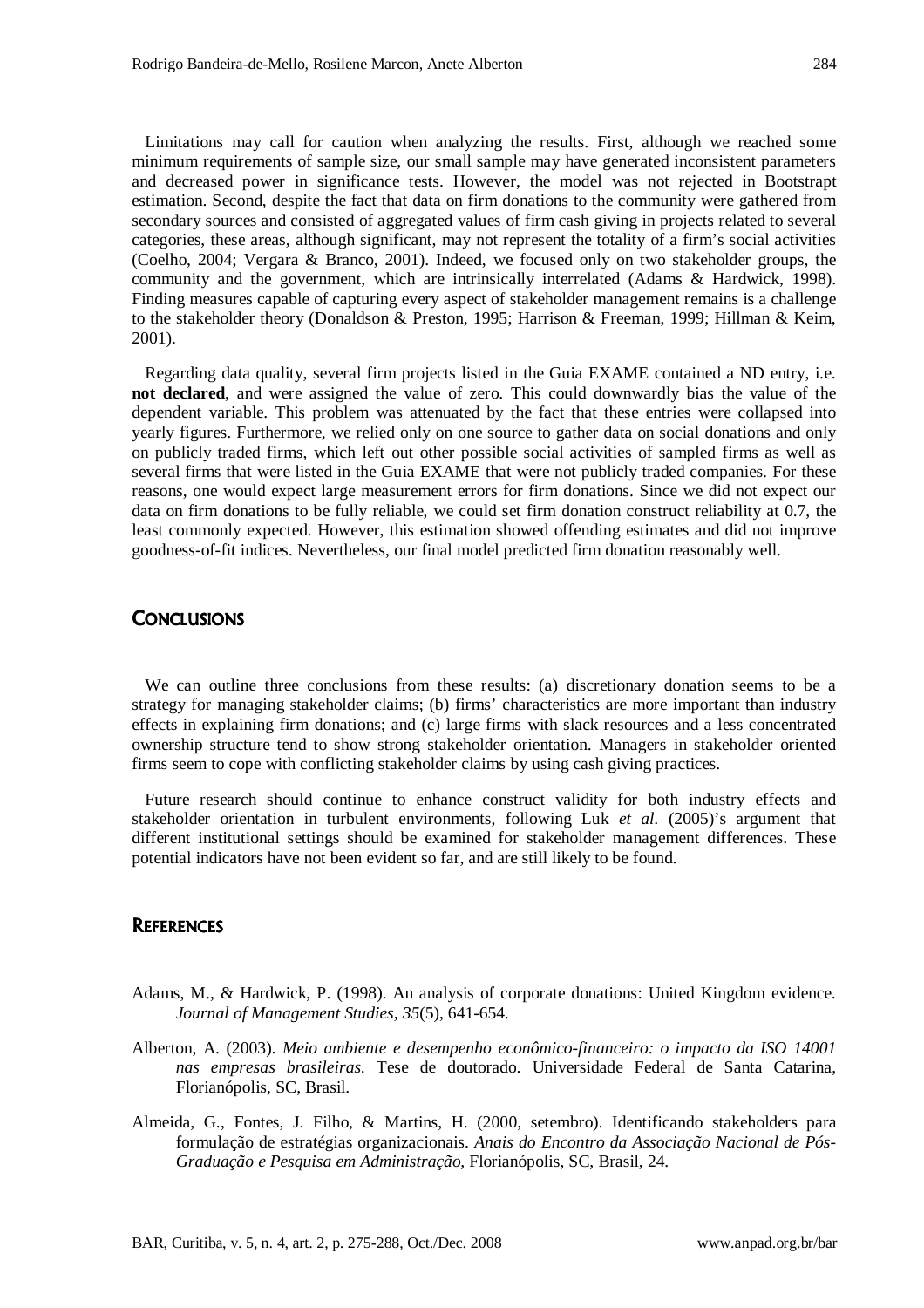- Altman, B. W. (1998). Corporate community relations in the 1990s: a study in transformation. *Business and Society, 37*(2), 221-227.
- Alves, L. (2001). Governança e cidadania empresarial. *Revista de Administração de Empresas, 41*(4), 78-86.
- Andrade, J. (2000). Formação de estratégias sócio-ambientais corporativas: os jogos da Aracruz Celulose-partes interessadas. *Revista de Administração Contemporânea, 6*(2), 75-97.
- Ashley, P., Coutinho, R., & Tomei, P. (2000, setembro). Responsabilidade social corporativa e cidadania empresarial: uma análise conceitual comparativa. *Anais do Encontro da Associação Nacional de Pós-Graduação e Pesquisa em Administração,* Florianópolis, SC, Brasil, 24.
- Balabanis, G., Philips, H. C., & Lyall, J. (1998). Corporate social responsibility and economic performance in the top British companies: are they linked? *European Business Review, 98*(1), 25-44.
- Bentler, P. M., & Chou, C. (1987). Practical issues in structural modeling. *Sociological Methods and Research, 16*(1), 78-117.
- Berman, S. L., Wicks, A. C., Kotha, S., & Jones, T. M. (1999). Does stakeholder orientation matter? The relationship between stakeholder management models and firm financial performance. *Academy of Management Journal, 42*(5), 488-506.
- Boeira, S. (2002). *Atrás da cortina de fumaça: tabaco, tabagismo e meio ambiente: estratégias da indústria e dilemas da crítica*. Itajaí: Editora UNIVALI.
- Buchholz, R. A., & Rosenthal, S. B. (2004). Stakeholder theory and public policy: how governments matter. *Journal of Business Ethics, 51*(2), 143-153.
- Campbell, D., Moore, G., & Metzger, M. (2002). Corporate philanthropy in the U.K. 1985-2000: some empirical findings. *Journal of Business Ethics, 39*(1/2), 29-41.
- Campos, T. (2003). *O impacto das políticas para stakeholders sobre o desempenho organizacional das companhias de capital aberto no Brasil: uma conexão (in) provável.* Tese de doutorado. Universidade Federal de Minas Gerais, Belo Horizonte, MG, Brasil.
- Clarkson, M. B. E. (1995). A stakeholder framework for analyzing and evaluating corporate social performance. *Academy of Management Review, 20*(1), 92-117.
- Cochran, P. L., & Wood, R. A. (1984). Corporate social responsibility and financial performance. *Academy of Management Journal (pre-1986), 27*(1), 42-56.
- Coelho, M. Q. (2004, setembro). Indicadores de performance para projetos sociais: a perspectiva dos *stakeholders*. *Anais do Encontro da Associação Nacional de Pós-Graduação e Pesquisa em Administração,* Curitiba, PR, Brasil, 28.
- Cornell, B., & Shapiro, A. C. (1987). Corporate stakeholders and corporate finance. *Financial Management, 16*(1), 5-14.
- Coutinho, R., & Macedo-Soares, T. (2002). Gestão estratégica com responsabilidade social: arcabouço analítico para auxiliar sua implementação em empresas no Brasil. *Revista de Administração Contemporânea, 6*(3), 75-96.
- Cowen, S. S., Ferreri, L. B., & Parker, L. D. (1987). The impact of corporate characteristic on social responsibility disclosure a typology and frequency-based analysis. *Accounting Organization and Society, 12*(2), 111-122.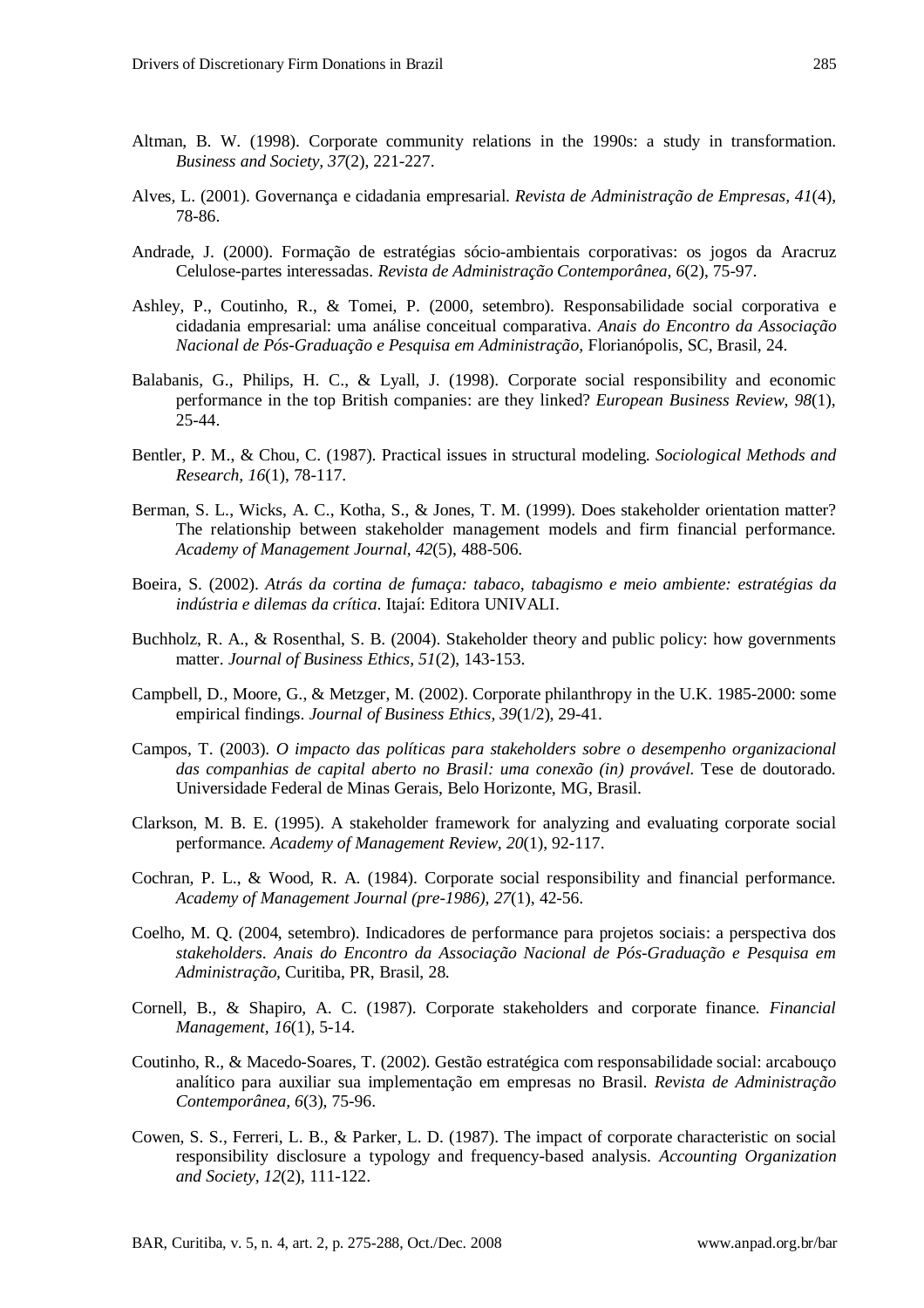- Demsetz, H., & Lehn, K. (1985). The structure of corporate ownership: causes and consequences. *Journal of Political Economy*, *93*(6), 1155-1177.
- Donaldson, T., & Preston, L. E. (1995). The stakeholder theory of the corporation: concepts, evidence and implications. *Academy of Management Review, 20*(1), 65-91.
- Economática Tools for Investment Analysis (n.d.). *Base de dados*. Retrieved March 06, 2007 de http://manual.economatica.com.br
- Freeman, R. E. (1998). A stakeholder theory of the modern corporation. In M. B. E. Clarkson (Ed.). *The corporations and its stakeholders: classic and contemporary readings* (pp. 125-138). Toronto: University of Toronto Press.
- Freeman, R. E. (1999). Divergent stakeholder theory. *Academy of Management Review, 24*(2), 233- 236.
- Freeman, R. E., & Reed, D. L. (1983). Stockholders and stakeholders: a new perspective on corporate governance. *California Management Review (pre-1986), 25*(3), 88-106.
- Garay, A. B. S. (2006). A responsabilidade social corporativa RSC como elemento de atração de talentos: percepção dos alunos destaques do curso de administração. *Revista Eletrônica de Administração, 12*(3), Edição 51. Retrieved March 06, 2007, from http://www.read.ea.ufrgs.br/edicoes/download.php?cod\_artigo=504&cod\_edicao=51&cod\_lista \_edicao=51
- Hair, J. F., Anderson, R. E., Tatham, R. L., & Black, W. C. (1998). *Multivariate data analysis* (5th ed.). New Jersey: Prentice Hall.
- Harrison, J. S., & Freeman, R. E. (1999). Stakeholders, social responsibility and performance: empirical evidence and theoretical perspectives. *Academy of Management Journal, 42*(5), 479- 485.
- Hill, C. W. L., & Jones, T. M. (1992). Stakeholder-agency theory*. Journal of Management Studies, 29*(2), 131-154.
- Hillman, A. J. & Keim, G. D. (2001). Shareholder value, stakeholder management, and social issues: what's the bottom line? *Strategic Management Journal, 22*(2), 125-139.
- Jensen, M. C., & Mechling, W. H. (1976). Theory of the firm: managerial behavior, agency costs, and capital structure. *Journal of Financial Economics, 3*(4), 305-360.
- Jones, T. M. (1995). Instrumental stakeholder theory: a synthesis of ethics and economics. *Academy of Management Review, 20*(2), 404-437.
- Keim, G. D., & Baysinger, B. (1988). The efficacy of business political activity: competitive considerations in a principal-agent context. *Journal of Management, 14*(2), 163-180.
- Kline, R. (2005). *Principles and practice of structural equation modeling* (2th ed.). New York: The Guilford Press.
- Kreitlon, M., & Quintella, R. (2001, setembro). Práticas de Accountability ética e social: as estratégias de legitimação de empresas brasileiras nas relações com stakeholders. *Anais do Encontro da Associação Nacional de Pós-Graduação e Pesquisa em Administração,* Campinas, SP, Brasil, 25.
- Lenway, S. A., & Rehbein, K. (1991). Leaders, followers, and free riders: an empirical test of variation in corporate political involvement. *Academy of Management Journal*, *34*(4), 893-905.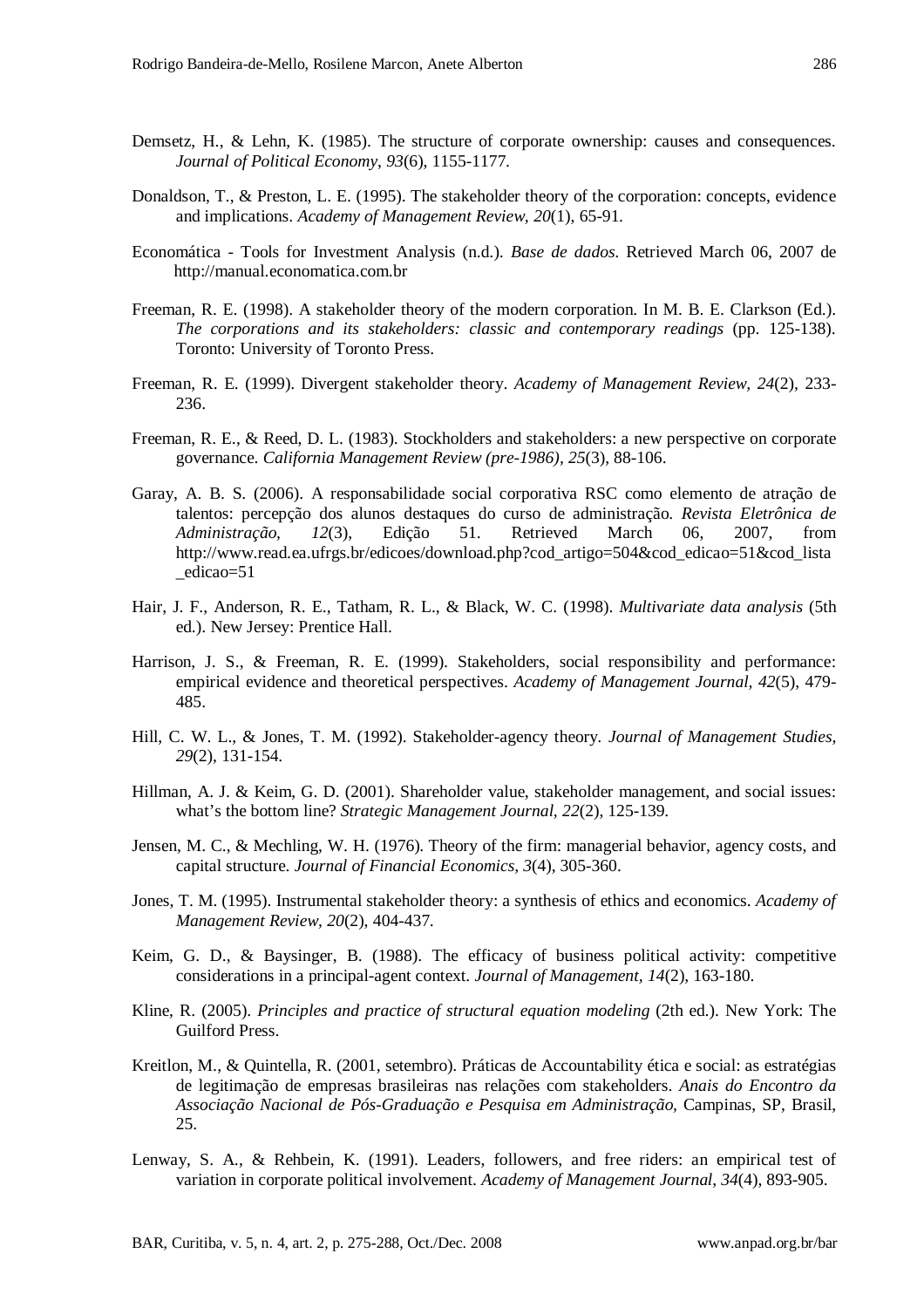- Luk, C., Yau, O. H. M., Chow, R. P. M., Tse, A. C. B., & Sin, L. Y. M. (2005). Stakeholder orientation and business performance: the case of service companies in China. *Journal of International Marketing, 13*(1), 89-110.
- Machado, A. L. C. S., & Lage, A. C. (2002, setembro). Responsabilidade social: uma abordagem para o desenvolvimento social. O caso da CVRD. *Anais do Encontro da Associação Nacional de Pós-Graduação e Pesquisa em Administração,* Salvador, BA, Brasil, 26.
- Macke J., & Carrion, R. M. (2006). Planejamento, implementação e avaliação de programas sociais: uma proposta de inovação. *Revista Eletrônica de Administração*, *12*(5), Edição 53. Retrieved March 06, 2007, from http://www.read.ea.ufrgs.br/edicoes/download.php?cod\_artigo=531&cod\_edicao=54&cod\_lista \_edicao=54 http://www.read.ea.ufrgs.br
- Macke J., & Carrion, R. M. (2006). Planejamento, implementação e avaliação de programas sociais: uma proposta de inovação. *Revista Eletrônica de Administração*, *12*(5), Edição 53. Retrieved March 06, 2007, from
- McGahan, A. M., & Porter, M. E. (1997). How much does industry matter, really? *Strategic Management Journal, 18*(Special Issue), 15-30.
- McGuire, J. B., Sundgren, A., & Schneeweis, T. (1988). Corporate social responsibility and firm financial performance. *Academy of Management Journal, 31*(4), 854-872.
- Pearce, J. (2001). *Organization and management in the embrace of government.* Mahwah, New Jersey: LEA.
- Porter, M. E. (1980). *Competitive strategy.* New York: Free Press.
- Preston, L. E., & O'Bannon, D. P. (1997). The corporate social-financial relationship: typology and analysis. *Business & Society, 36*(4), 419-429.
- Revista Exame. (2000). *Guia Exame de boa cidadania corporativa* (728a ed.). São Paulo: Editora Abril.
- Revista Exame. (2001). *Guia Exame de boa cidadania corporativa* (754a ed.). São Paulo: Editora Abril
- Revista Exame. (2002). *Guia Exame de boa cidadania corporativa* (781a ed.). São Paulo: Editora Abril.
- Roberts, R. (1992). Determinants of corporate social responsibility disclosure: an application of stakeholder theory. *Accounting Organizations and Society, 17*(6), 595-612.
- Ruf, B. M., Muralidhar, K., Brown, R. M., Janney, J. J., & Paul, K. (2001). An empirical investigation of the relationship between change in corporate social performance and financial performance: a stakeholder theory perspective. *Journal of Business Ethics, 32*(2), 143-156.
- Samuels, D. (2003). Financiamento de campanha e eleições no Brasil. In M. Benevides, P. Vannuchi, & F. Kerche (Orgs.). *Reforma política e cidadania.* São Paulo: Fundação Perseu Abramo.
- Schommer, P. (2000). Investimento social das empresas: cooperação organizacional num espaço compartilhado. *Revista Organizações & Sociedade*, *7*(19), 145-160.
- Serpa, D. A. F. (2006). Ética responsabilidade social corporativa são realmente importantes? Um estudo com futuros e atuais gestores de empresas. *Revista Eletrônica de Administração, 12*(6). Edição 54, Retrieved March 06, 2007, from http://www.read.ea.ufrgs.br/edicoes/download.php?cod\_artigo=544&cod\_edicao=55&cod\_lista \_edicao=55